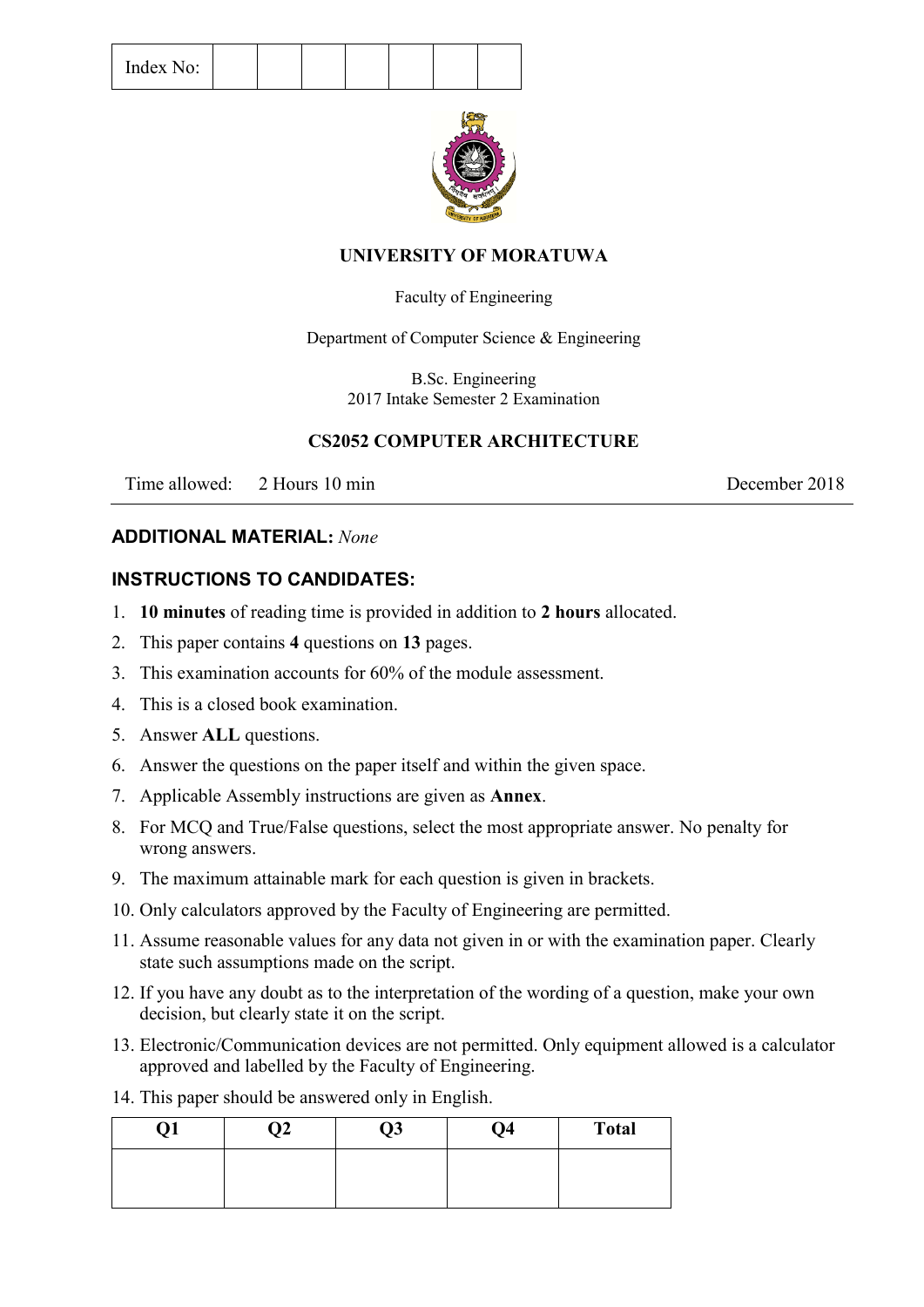# **Question 1 [25 marks]**

ATtiny13 is a high-performance, low-power microcontroller by Atmel. Figure 1 shows the block diagram of ATtiny13. ATtiny13 supports 120, 16-bit RISC instructions. Each data word is 8-bits and can be stored in one of the following physical memory elements:

- 1K Bytes of Self-programmable Flash memory
- 64 Bytes EEPROM
- 64 Bytes Data SRAM

Data SRAM can also be used as Stack. I/O Lines is a 6-bit bi-directional I/O port. Operating voltage of ATtiny13 can be varied from 2.7 - 5.5V while also varying the clock rate between 10 and 20 MHz. Minimum power consumption during active mode is 240 μA while sleep mode consumes 0.1 μA.

Answer following questions based on Figure 1 and above description.



Figure 1 – High-level architecture of ATtiny13.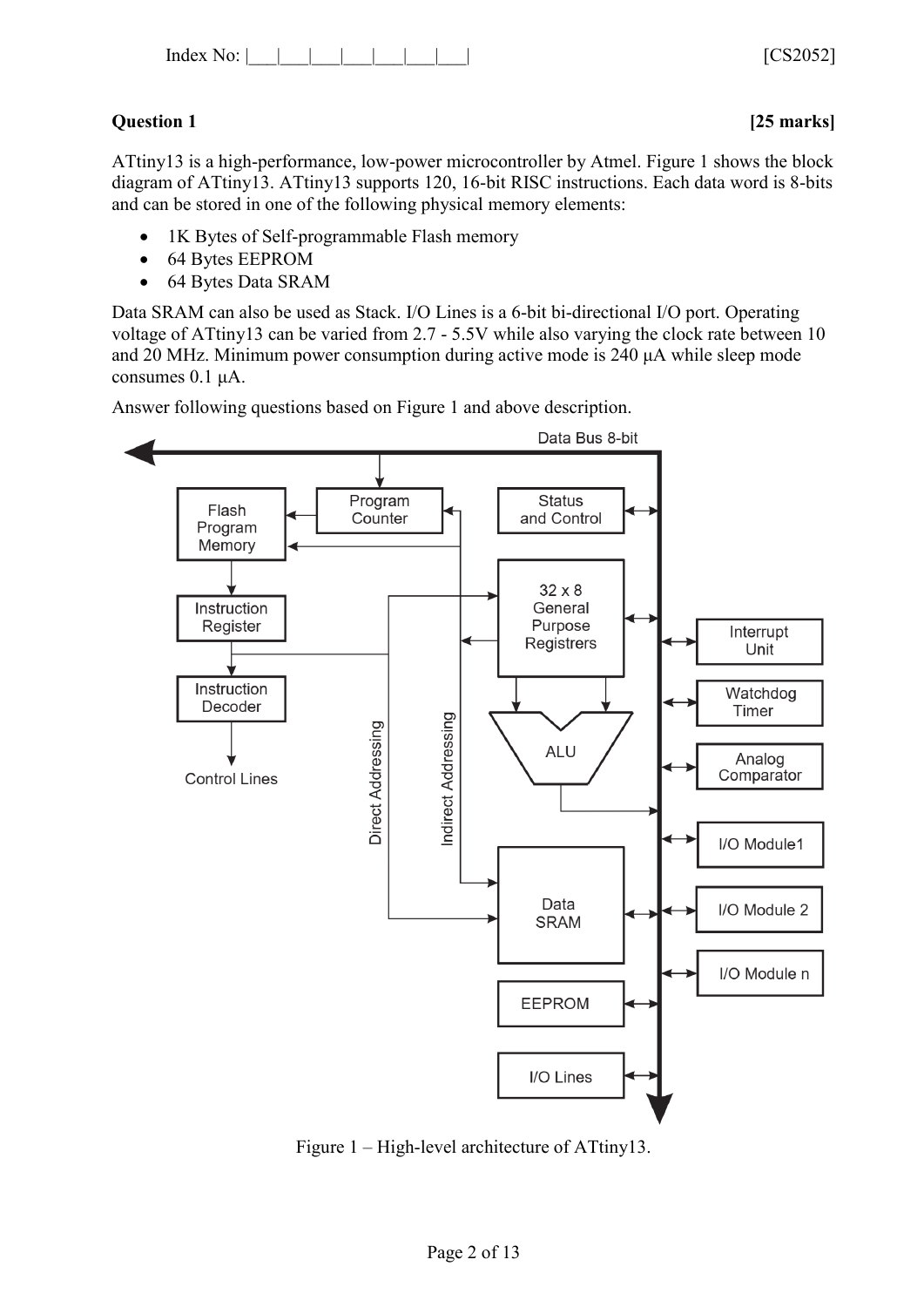| No:<br>Index |  |  |  |  |  |  |  |  |
|--------------|--|--|--|--|--|--|--|--|
|--------------|--|--|--|--|--|--|--|--|

# (i) Tick **TRUE** or **FALSE**. [1 × 10 marks]

|               |                                                                                                                                               | <b>True</b> | False |
|---------------|-----------------------------------------------------------------------------------------------------------------------------------------------|-------------|-------|
| a)            | ATtiny13 design is based on the Harvard Architecture.                                                                                         |             |       |
| b)            | While there is no Accumulator in Figure 1, same behavior could be<br>obtained using one of the General Purpose Registers.                     |             |       |
| $\mathbf{c})$ | Data stored in the EEPROM is lost when power is switched off.                                                                                 |             |       |
| $\mathbf{d}$  | Stack is 16-level deep.                                                                                                                       |             |       |
| e)            | ATtiny13 enables Register Indirect Addressing, by storing an Address in<br>the Data SRAM and then loading the value into the Program Counter. |             |       |
| f             | Compared to polling, interrupt unit helps to improve the efficiency of<br>the microcontroller.                                                |             |       |
| g)            | Due to the use of I/O Modules, input/output devices connected to<br>ATtiny13 must use the same clock speed.                                   |             |       |
| h)            | ADDLW type instructions cannot be supported as the Instruction<br>register is not directly connected to the ALU.                              |             |       |
| $\ddot{1}$    | Minimum energy consumption during active mode is achieved when the<br>microcontroller is powered up at 5.5 V.                                 |             |       |
| j)            | ATtiny13 will consume more power while running at 20 MHz compared<br>to running at 10 MHz                                                     |             |       |

(ii) How many bits are quired to uniquely address each of the following memory? [4 marks]

a) General Purpose Registers \_\_\_\_\_\_\_\_\_\_\_\_ c) EEPROM \_\_\_\_\_\_\_\_

b) Self-programmable Flash Memory \_\_\_\_\_\_\_\_\_\_\_ d) Data SRAM \_\_\_\_\_\_\_\_\_\_

Table 1 lists a subset of instructions supported by ATtiny13.

| <b>Instruction</b> | <b>Description</b>                                                                                       |
|--------------------|----------------------------------------------------------------------------------------------------------|
| ADD $R_1, R_2$     | Add R <sub>1</sub> and R <sub>2</sub> . R <sub>1</sub> $\leftarrow$ R <sub>1</sub> + R <sub>2</sub>      |
| SBRC R, b          | Test bit <i>b</i> on register R, Skip if Clear                                                           |
| CLR R              | Clear R. R $\leftarrow$ 0                                                                                |
| DEC R              | Decrement R. R $\leftarrow$ R $-1$                                                                       |
| LDI R, $k$         | Load immediate value k to R. R $\leftarrow k$                                                            |
| MOV $R_1, R_2$     | Move between registers. $R_1 \leftarrow R_2$                                                             |
| $SUB R_1, R_2$     | Subtract R <sub>1</sub> and R <sub>2</sub> . R <sub>1</sub> $\leftarrow$ R <sub>1</sub> - R <sub>2</sub> |

Table 1 – Instruction set.

Considering the following Assembly code answer the next set of questions.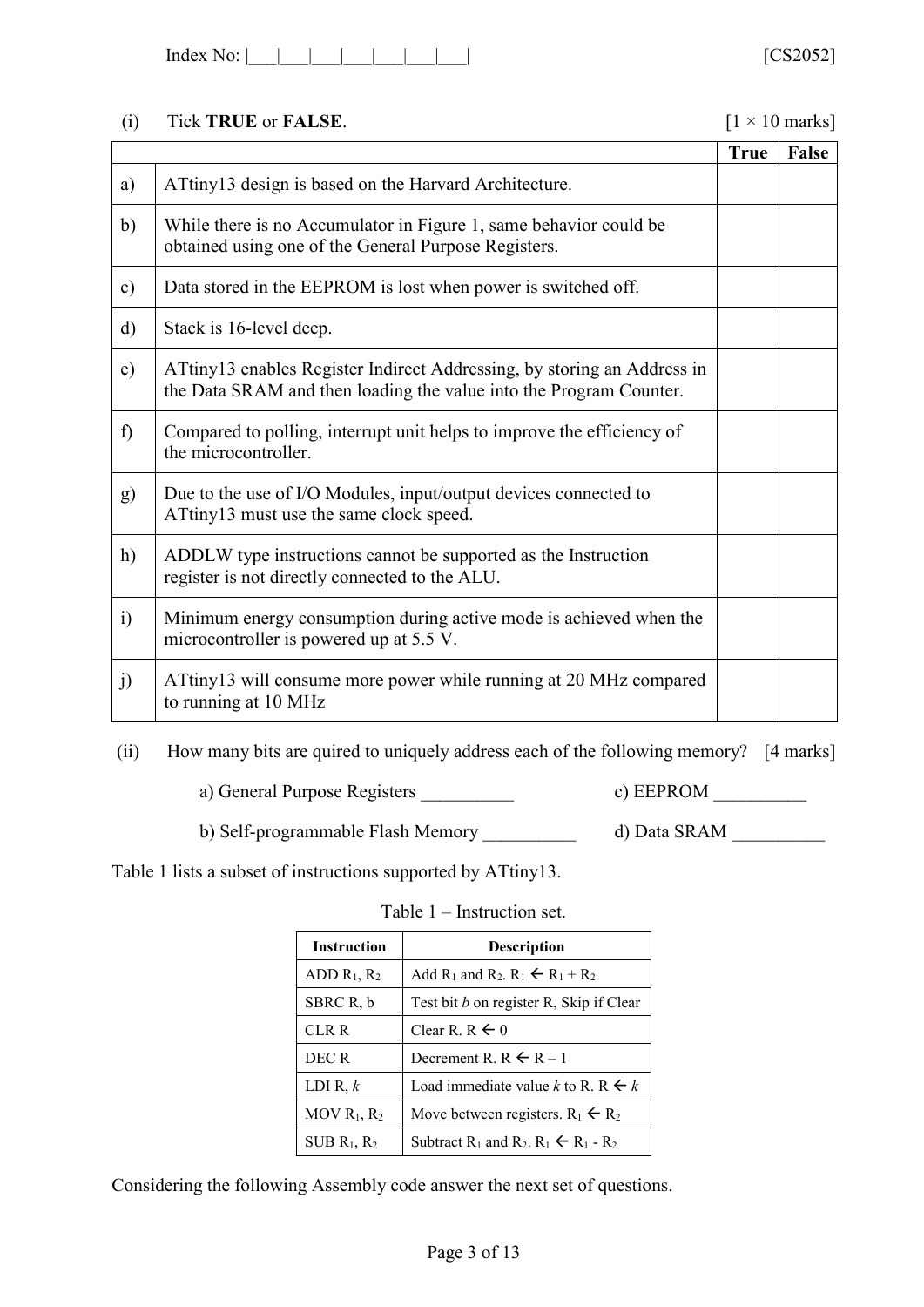| Index |  |  |  |  |  |  |  |  |
|-------|--|--|--|--|--|--|--|--|
|-------|--|--|--|--|--|--|--|--|

100: LDI 0x10, 0xF0 101: LDI 0x5, 0x0F 102: ADD 0x10, 0x5 103: SBRC 0x10, 0 104: DEC 0x10

(iii) After executing the  $3<sup>rd</sup>$  instruction (i.e., ADD), what would be the values of Overflow and Zero flags? [2 marks]

 $[CS2052]$ 

Overflow Zero  $\overline{z}$ 

(iv) Will the instruction at address 104 get executed? Briefly explain why. [2 marks]

(v) Write an Assembly program to swap the values in 2 registers  $R_{10}$  and  $R_{20}$  using the instruction set given in **Table 1**. You may use the general-purpose registers to store initial, intermediate, and final values. Comment your code. [5 marks]

(vi) Given a data address (e.g., in Direct Addressing), how can we differentiate whether it should go to General Purpose Registers or Data SRAM? [2 marks]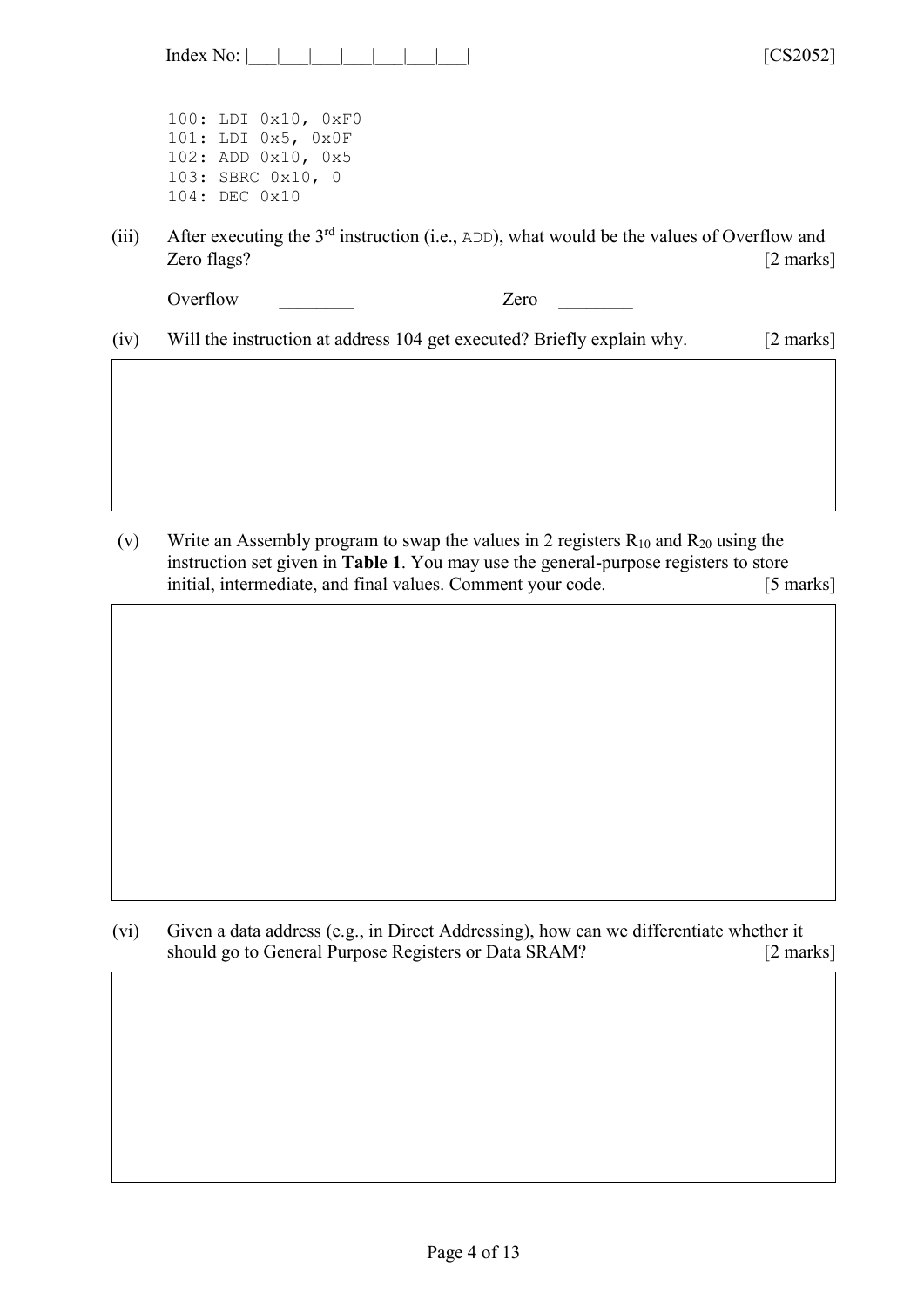| Index<br>J. |  |  |  |  |  |  |  |  |
|-------------|--|--|--|--|--|--|--|--|
|-------------|--|--|--|--|--|--|--|--|

 $[CS2052]$ 

|      | <b>Question 2</b>                                                                                                                                                                       | $[25$ marks]                 |
|------|-----------------------------------------------------------------------------------------------------------------------------------------------------------------------------------------|------------------------------|
| (i)  | Fill in the blanks using one of the following keywords:                                                                                                                                 | $[1 \times 8 \text{ marks}]$ |
|      | Associativity   CISC   Code   Direct   HDDs   Indexed  <br>Instruction Register   Isolated   Memory Mapped   Parallel  <br>Program Counter   Prefetching   RISC   Serial   SSDs   Stack |                              |
|      | a) When a program is loaded into the memory _______________________ segment contains the<br>set of instructions.                                                                        |                              |
|      |                                                                                                                                                                                         |                              |
|      | c) For data transfer inside the CPU ___________________ busses are preferable as they<br>provide high throughput data transfer.                                                         |                              |
|      | d) ____________________ enables proactive loading of instructions and data assuming they<br>may be useful in the future.                                                                |                              |
|      | e) While ________________ enable high throughput, low latency, and persistent data<br>storage, they are relatively expensive.                                                           |                              |
|      | instructions are easier to pipeline, as they enable basic operations<br>that can be represented in a few formats while supporting fewer addressing modes.<br>f)                         |                              |
|      |                                                                                                                                                                                         |                              |
|      | h) Before processing an interrupt, CPU first stores the current<br>value and register values (i.e., process state).                                                                     |                              |
|      | Boltzmann constant is $1.38064852 \times 10^{-23}$ m <sup>2</sup> kg s <sup>-2</sup> K <sup>-1</sup>                                                                                    |                              |
| (ii) | "It is sufficient to represent the Boltzmann constant using Single Prevision."                                                                                                          |                              |
|      | Do you agree or disagree with this statement? Discuss.                                                                                                                                  | $[3 \text{ marks}]$          |
|      | Hint: Single Precision IEEE standard has a 23-bit mantissa, 8-bit exponent, and 1-bit<br>sign. The exponent is calculated as $E = e + 127$ . Whereas Double Precision standard uses     |                              |

Page 5 of 13

52-bit mantissa and 11-bit exponent. The exponent is calculated as  $E = e + 1023$ .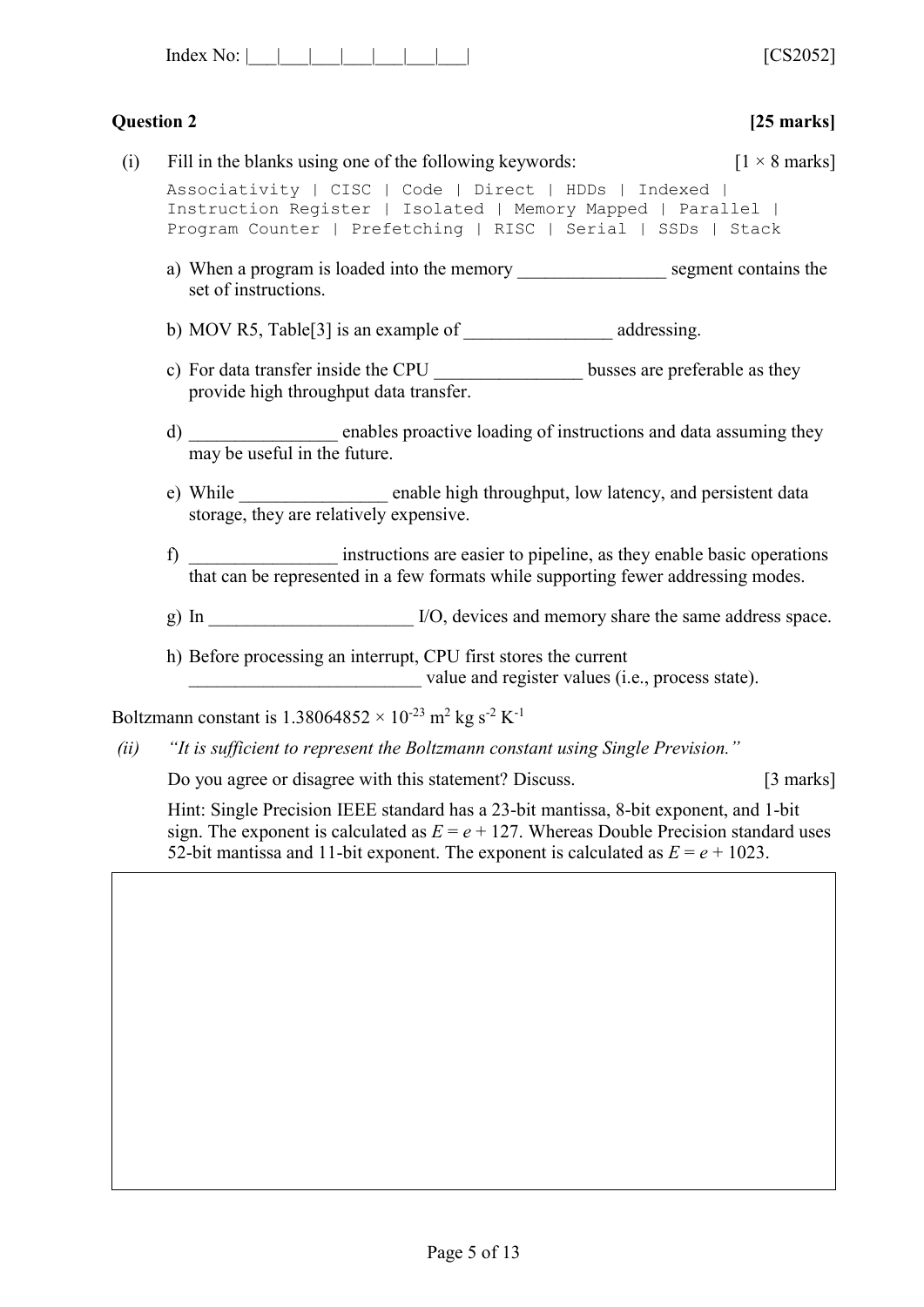| Index<br>،∩∙ |  |
|--------------|--|
|--------------|--|

(iii) Represent only the mantissa of the Boltzmann constant (i.e., 1.38064852) using Single Precision IEEE Standard. [4 marks]

(iv) Derive a logic circuit using D Flip Flops to count from 0 to 9. Once the counter reaches 9, it returns back to 0. Such a counter is referred to as the Binary Coded Decimal (BCD) counter. You answer should include truth table, k-Map, and logic circuit. [10 marks]

|                | $\mathbf{Q}\mathbf{t}$ |                  |                |                | $\mathbf{Q}_{t+1}$ |                |                |                | $\mathbf D$    |                  |                |
|----------------|------------------------|------------------|----------------|----------------|--------------------|----------------|----------------|----------------|----------------|------------------|----------------|
| Q <sub>3</sub> | Q <sub>2</sub>         | $Q_1$            | Q <sub>0</sub> | Q <sub>3</sub> | Q <sub>2</sub>     | Q <sub>1</sub> | Q <sub>0</sub> | D <sub>3</sub> | D <sub>2</sub> | $D_1$            | $\mathbf{D}_0$ |
| $\pmb{0}$      | $\mathbf 0$            | $\boldsymbol{0}$ | $\pmb{0}$      | $\pmb{0}$      | $\pmb{0}$          | $\mathbf 0$    | 1              | $\pmb{0}$      | $\mathbf 0$    | $\boldsymbol{0}$ | 1              |
| $\mathbf 0$    | $\mathbf 0$            | $\boldsymbol{0}$ | 1              |                |                    |                |                |                |                |                  |                |
| $\mathbf 0$    | $\pmb{0}$              | 1                | 0              |                |                    |                |                |                |                |                  |                |
| $\mathbf 0$    | $\overline{0}$         | $\mathbf 1$      | $\mathbf 1$    |                |                    |                |                |                |                |                  |                |
| $\mathbf 0$    | $\mathbf 1$            | $\boldsymbol{0}$ | $\pmb{0}$      |                |                    |                |                |                |                |                  |                |
| $\mathbf 0$    | 1                      | $\boldsymbol{0}$ | 1              |                |                    |                |                |                |                |                  |                |
| $\pmb{0}$      | $\mathbf 1$            | 1                | 0              |                |                    |                |                |                |                |                  |                |
| $\mathbf 0$    | 1                      | 1                | 1              |                |                    |                |                |                |                |                  |                |
| $\mathbf 1$    | $\pmb{0}$              | $\boldsymbol{0}$ | $\pmb{0}$      |                |                    |                |                |                |                |                  |                |
| $\mathbf 1$    | $\pmb{0}$              | $\boldsymbol{0}$ | 1              |                |                    |                |                |                |                |                  |                |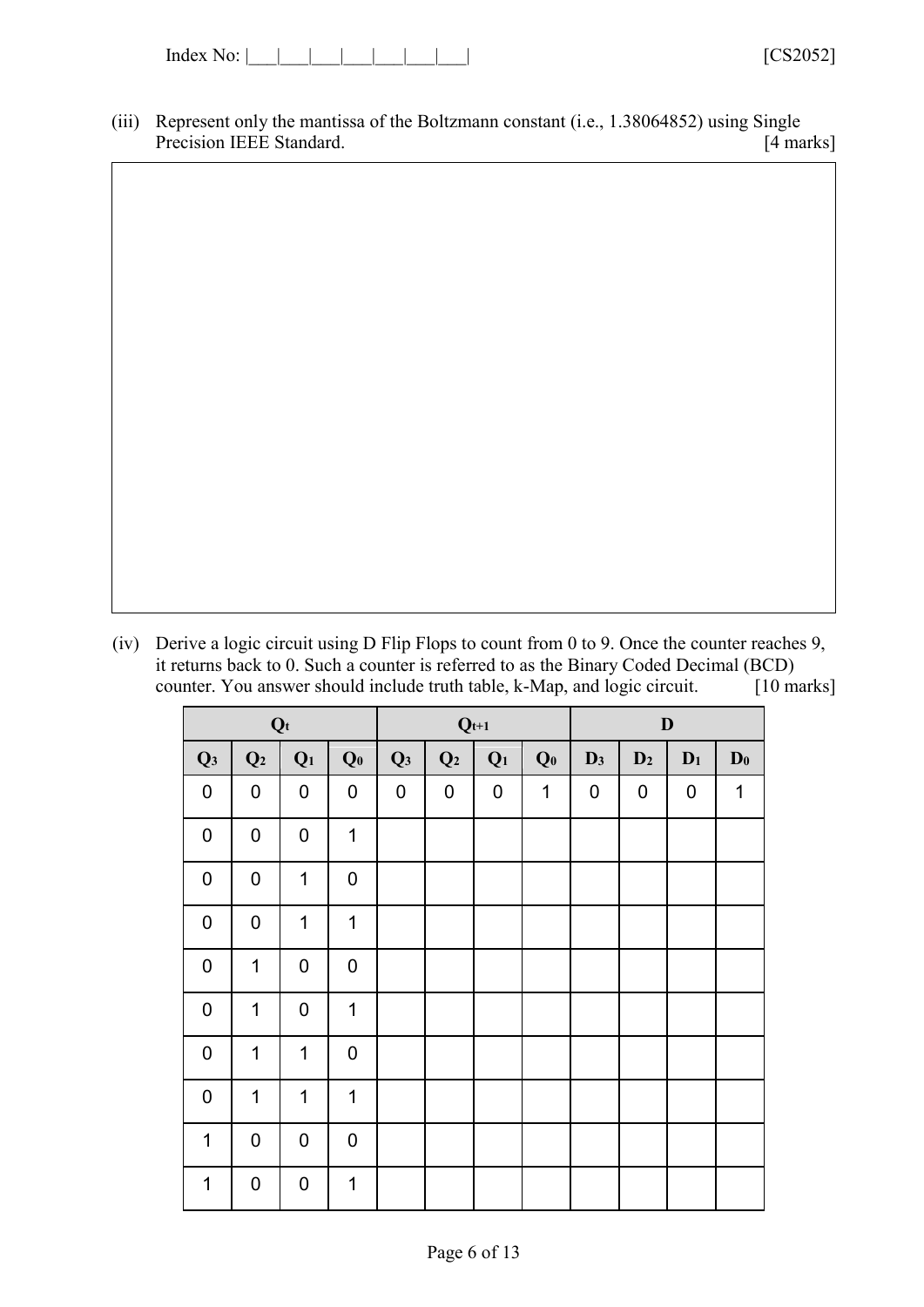





**Question 3 [25 marks]**

- (i) Select the most appropriate answer. [2 ×3 marks]
	- a) What technical factor limits the growth of uni-processors?
		- a) Increasing power consumption.
		- b) Rising transistor count.
		- c) Inability to address larger memories.
		- d) Inability to execute instructions without using a pipeline.
	- b) Which of the following **does not** contribute to data access time of a hard disk?
		- a) Platter latency c) Rotational delay
- - b) Read time d) Seek time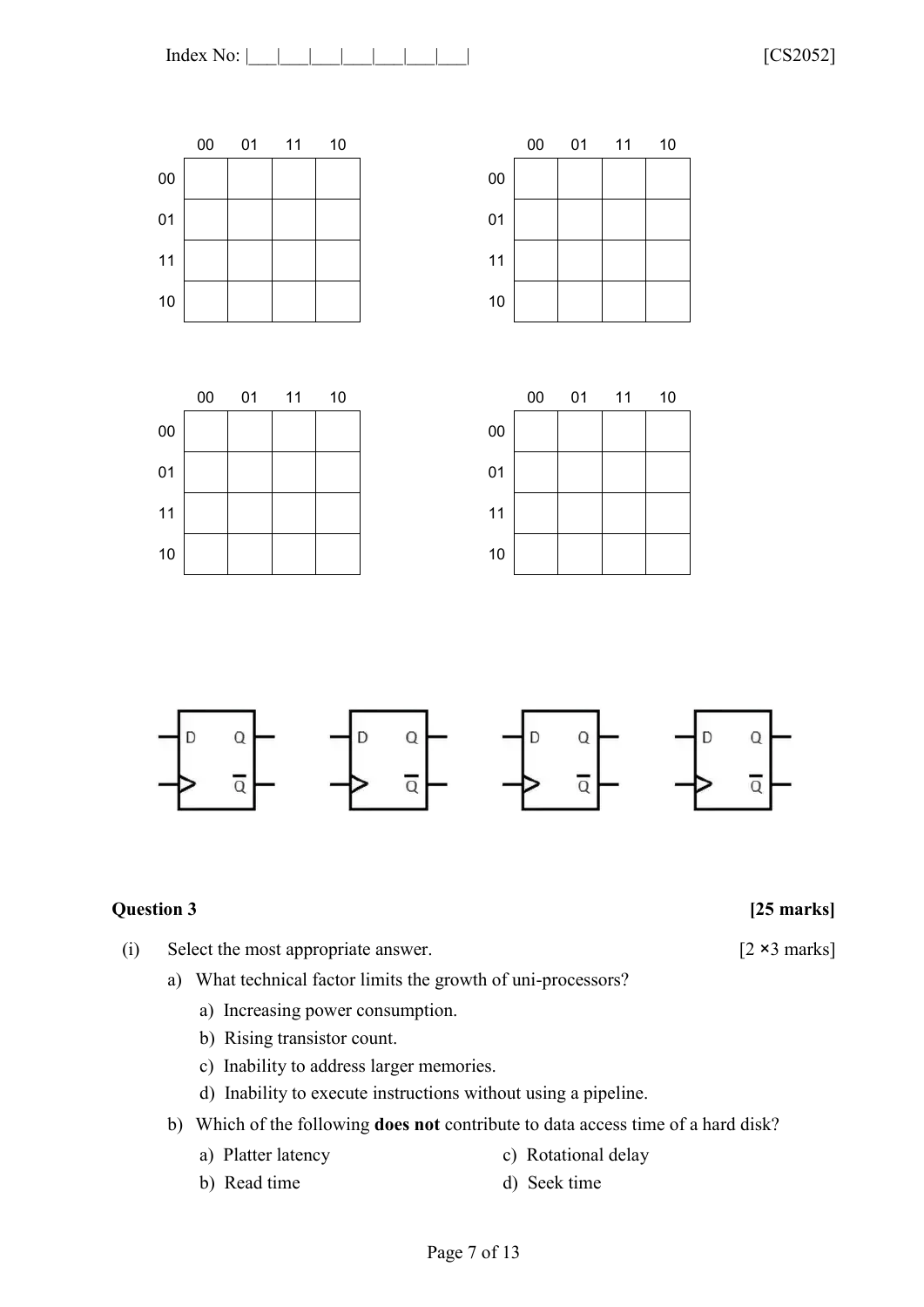| Index No: $\vert$ $\vert$ |  |  |  |  |  |  |  | 1000000 |  |
|---------------------------|--|--|--|--|--|--|--|---------|--|
|---------------------------|--|--|--|--|--|--|--|---------|--|

- c) Which of the following statements is true about multi-core processors?
	- a) Intel Hyper Threading (HT) in an example of a true multi-core processor.
	- b) L1 cache is always shared among multiple cores.
	- c) Multi-cores do not follow Moore's Law.
	- d) Multiple cores increase the throughput of a processor.
- (ii) For a given application, 20% of the instructions require memory access. Instruction miss rate is 2% and data miss rate is 4%. L1 cache access time is 4 clock cycles while RAM access time is 50 clock cycles. Cache block size is 4 words.

a) How much time is required to access a word that is not in cache? [2 marks]

b) What is the average memory access time (both instructions and data)? [3 marks]

- (iii) Given 2 integers *n* and  $x$  ( $1 \le n \le 5$ ,  $1 \le x \le 20$ ), suppose we want to calculate *nx*. Before the calculation we first need to store *n* and *x* on 2 General Purpose Registers (GPRs).
	- a) Write an Assembly program to calculate *nx*. Assume that the microprocessor has 20, 8-bit GPRs labelled as R1, R2, …, R20. Use only the instruction set given as **Annex**. Comment your code. [8 marks]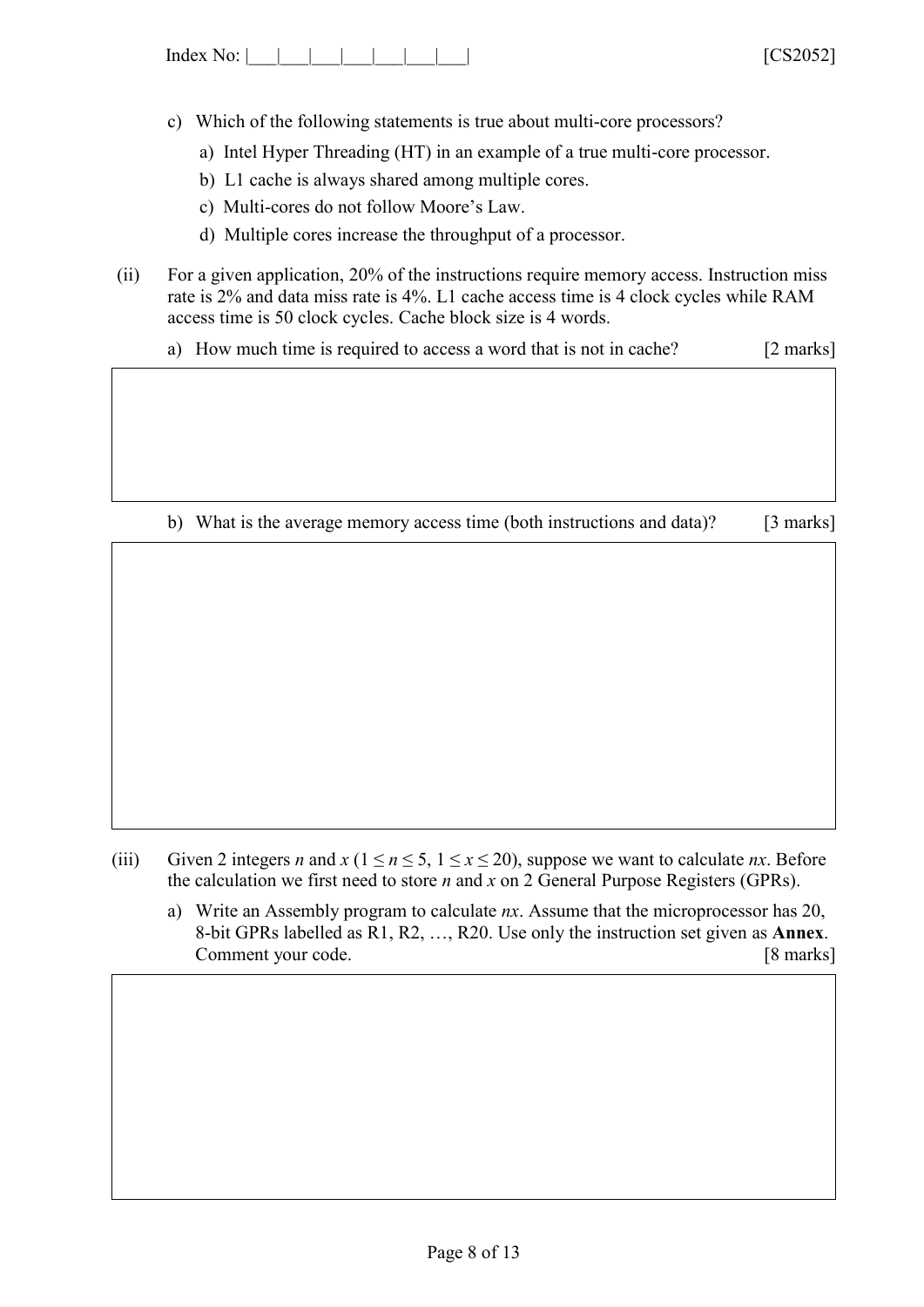Index No: |\_\_\_|\_\_\_|\_\_\_|\_\_\_|\_\_\_\_|\_\_\_\_| \_\_\_\_| [CS2052]

b) Suppose a more advanced version of the PIC microcontroller provides the following multiplication instructions:

MULWF f, d;  $(W) \times (f) \rightarrow (W)$  or  $(f)$ . If  $d = 0$  results in W else f MULLW k ;  $(W) \times k \rightarrow (W)$ 

What changes are required in your solution for Question III(a) to calculate *x n* ? Assume *n* and *x* values will be chosen such that  $x^n$  will always be  $\leq$  255. [3 marks]

c) "If we use the program in Question III(b), it will take more time to calculate  $6<sup>3</sup>$ compared to 2<sup>3</sup>."

Do you agree or disagree with this statement? Briefly discuss. [3 marks]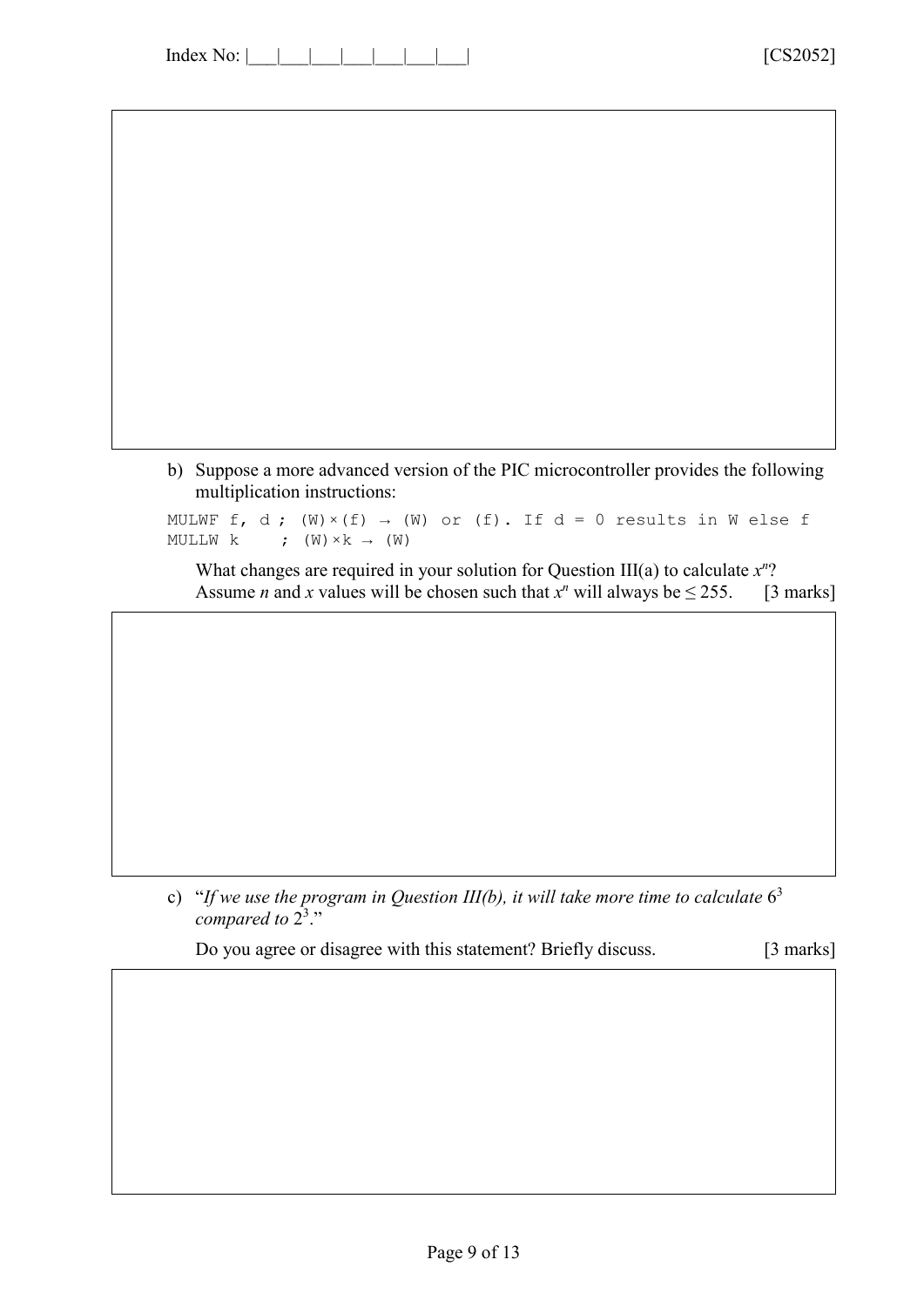| Index<br>No: |  |  |  |  |  |  |  |  | 1000000<br>$\mathbf{v}$ |
|--------------|--|--|--|--|--|--|--|--|-------------------------|
|--------------|--|--|--|--|--|--|--|--|-------------------------|

# **Question 4 [25 marks]**

(i) Modern memory hierarchy integrates many layers of memories to bridge the Processor-Memory Gap. Using Solid State Disk (SSD), Intel Optane Non-volatile Memory, or Flash Memory in Pen Drives as an example, explain how the latency gap between the RAM and Hard Disk could be reduced. [5 marks]

Answer the questions in the context of following article.

NXP® Semiconductors's MPC7447 processor achieves two major milestones in the embedded world: It delivers 1.3 GHz of performance. It also dissipates less than 10W while running at 1GHz. This innovative processor built on PowerPC Architecture provides best-in-class solution for networking, telecommunication, and computing product OEMs. Processors based on Power Architecture enjoy the broadest set of operating systems, compilers, and development tools from third-party tool vendors belonging to NXP Connect partner program.

MPC7447 is a high-performance, low-power 32-bit implementation of the RISC architecture. It features a high-frequency superscalar core capable of issuing 4 instructions per clock cycle (3 instructions + branch) into eleven independent execution units. Its 7-stage pipeline enables 1.0 instruction per clock cycle throughput for most instructions.

The MPC7447 can reach speeds of 1.3 GHz with a core voltage of 1.3V and includes 512KB of on-chip L2 cache. Separate on-chip L1 instruction and data caches follow the Harvard architecture. Both I and D cache are 32-Kbyte, 8-way set associative. L1 and L2 cache block sizes are 32-byte and 64-byte, respectively. Parity checking support is provided on L1 and L2 cache arrays. 36-bit physical address space can directly address memory while feeding data via a high-bandwidth 133 MHz 64-bit MPX Bus/60x Bus.

A lower-power version of the MPC7447 is also available, operating at speeds of up to 1 GHz with a core voltage of 1.0V. It further supports 3 power-saving user-programmable modes to reduce power drawn by processor.

– *Parts of the write up are extracted from nxp.com*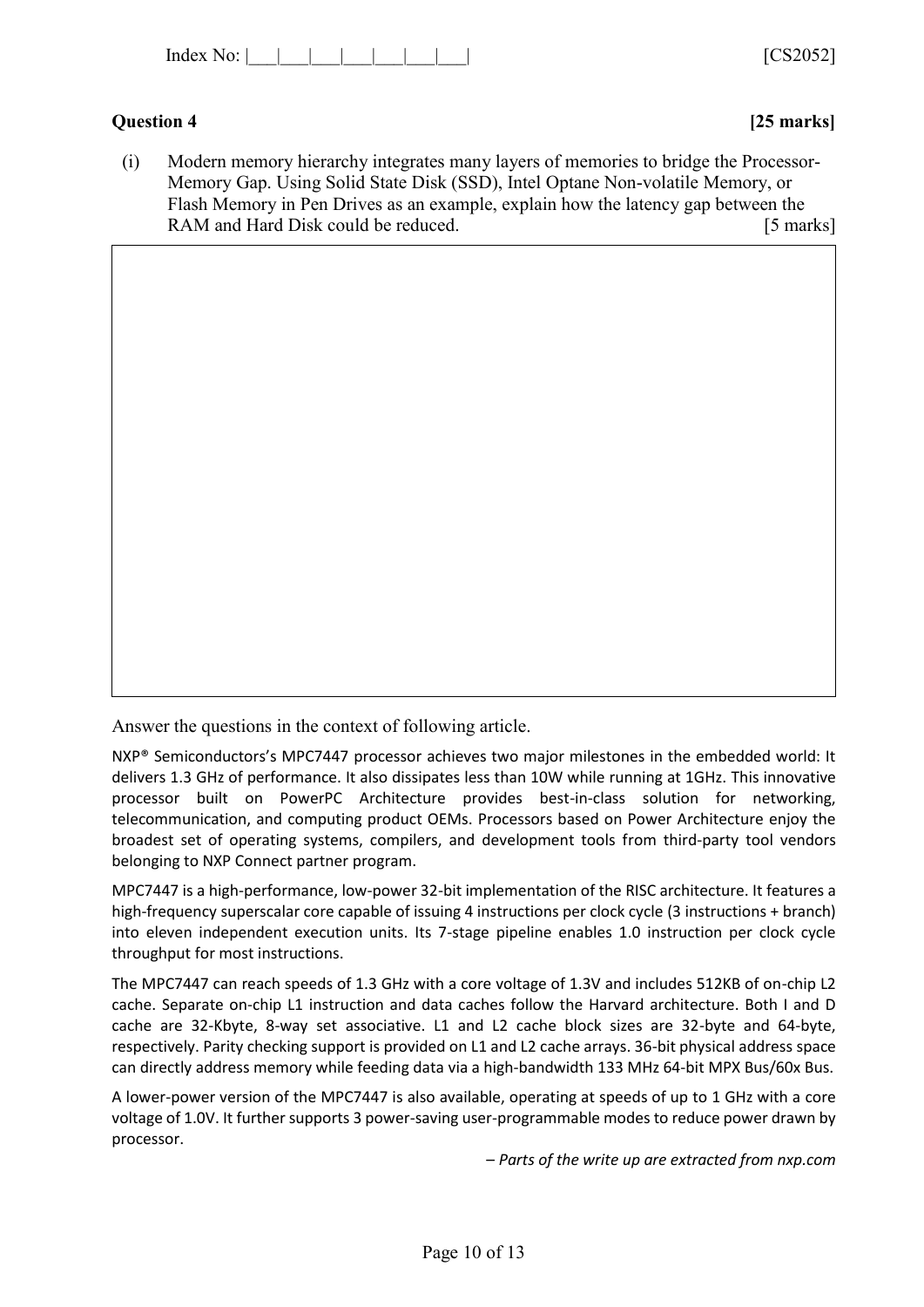| Index No: |  |  |  |  |  |  |
|-----------|--|--|--|--|--|--|
|-----------|--|--|--|--|--|--|

### (ii) Tick **TRUE** or **FALSE**. [1 × 9 marks]

|               |                                                                                                                  | <b>True</b> | <b>False</b> |
|---------------|------------------------------------------------------------------------------------------------------------------|-------------|--------------|
| a)            | Embedded processors typically tradeoff cost and energy over speed.                                               |             |              |
| b)            | MPC7447 enables executing at most 4 instructions simultaneously<br>without duplicating all processor components. |             |              |
| $\mathbf{c})$ | MPC7447 is a multi-core processor.                                                                               |             |              |
| $\mathbf{d}$  | Parity can detect 1-bit instruction or data errors while in cache memory.                                        |             |              |
| $\epsilon$ )  | GOTO is a conditional branch instruction.                                                                        |             |              |
| f             | All PowerPC instructions on MPC7447 pipeline should have the same<br>number of stages.                           |             |              |
| g)            | As MPC7447 pipeline has 7-stages, branch penalty is 1 clock cycle.                                               |             |              |
| h)            | A cache block can be moved to one of the 8 locations.                                                            |             |              |
| $\ddot{i}$    | Bandwidth of Memory bus depends only on clock speed (e.g., 133 MHz)                                              |             |              |

(iii) Out of the following techniques in MPC7447, which ones reduce the power consumption? [2 marks]

- 1. Use of variable frequencies
- 2. Use of variable voltage

3. Independent power gating

| a)           | 1 and 2 only | 2 and 3 only  |
|--------------|--------------|---------------|
| $\mathbf{b}$ | 1 and 3 only | $1, 2,$ and 3 |

(iv) MPC7447 has 2× increase in cache memory compared to previous version MPC7445. With this improvement, overall memory access latency is improved by 15%. If memory unit is used 30% of the total time, what is the speed up of the overall system? [2 marks]

*Hint*: You may use the Amdahl's law to calculate the speed up.

|    |      | $Speedup_{Overall}$ |    | Fraction <sub>Enhanced</sub><br>$(1 - Fraction_{Enhanced}) + \frac{1}{Speedup_{Enhanced}}$ |
|----|------|---------------------|----|--------------------------------------------------------------------------------------------|
| a) | 0.3  |                     | C) | 0.7                                                                                        |
| b) | 1.04 |                     | d) | 1.10                                                                                       |